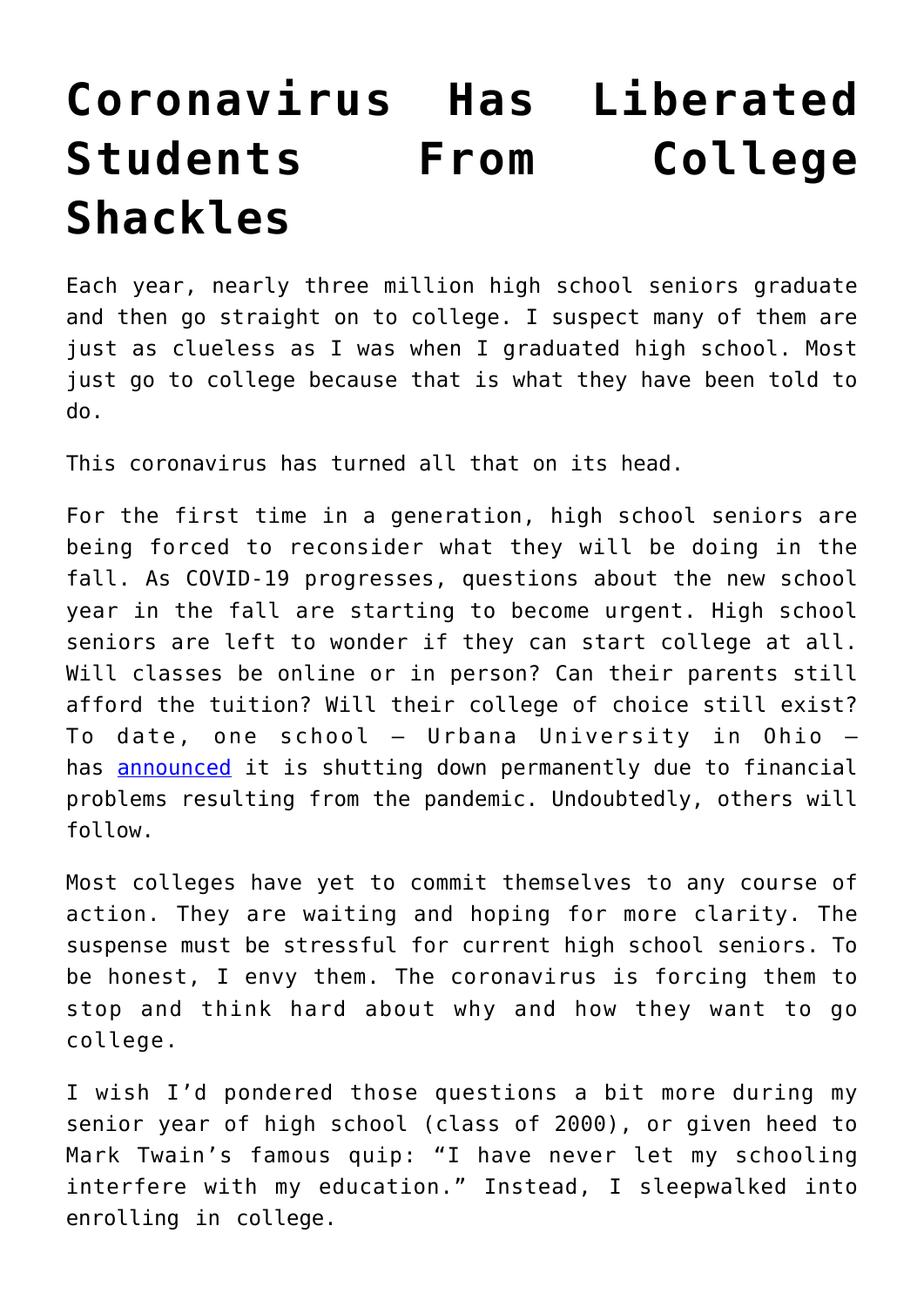Why? Mainly because I couldn't imagine doing anything else. I had very little notion of what kind of career I wanted to pursue afterward. But  $-$  hey!  $-$  I knew that as long I went to college good things were bound to happen.

This is the case for many high school seniors. The entire course of their lives has been determined by the K-12 system, so another four years of school is a natural progression.

On top of that, high school seniors hear public figures like Michelle Obama [spout](https://www.newsweek.com/michelle-obama-young-americans-empower-yourselves-higher-education-539668) platitudes like, "Empower yourselves with a good education, then get out there and use that education to build a country worthy of your boundless promise."

So they enroll in college in droves. This wouldn't be so bad if college was a harmless folly – maybe you learned something, but if not, at least you got the credential that's required for most entry-level white-collar jobs. But by now it's been [well-established](https://www.nbcnews.com/news/us-news/student-loan-statistics-2019-n997836) that college can have a life-long devastating financial impact.

Today, American student loan debt comes [in at nearly \\$1.6](https://www.forbes.com/sites/zackfriedman/2020/02/03/student-loan-debt-statistics/#7cee5ab6281f) [trillion.](https://www.forbes.com/sites/zackfriedman/2020/02/03/student-loan-debt-statistics/#7cee5ab6281f)

When I was a high school senior, the books I read about college admissions brushed off the cost by saying things like, "Can you afford to go to college? The real question is whether you can afford not to." Then they would quote a lot of statistics about how much more degree-holders earn than nondegree holders. Yet those statistics about earnings deserve a list of asterisks as long as *War and Peace.*

A quick glance at [websites](https://www.ohe.state.mn.us/mPg.cfm?pageID=2182) devoted to [college](http://www.educationplanner.org/students/career-planning/explore-salary-pay/does-college-pay-off.shtml) [admissions](http://www.educationplanner.org/students/career-planning/explore-salary-pay/does-college-pay-off.shtml) reveals that the college sales pitch has changed little since my day.

Legislation [passed in 2005](https://business.time.com/2012/02/09/why-cant-you-discharge-student-loans-in-bankruptcy/) made student loan debt virtually impossible to discharge in bankruptcy. Unsurprisingly, student loan rates shot up after that. If you still haven't finished